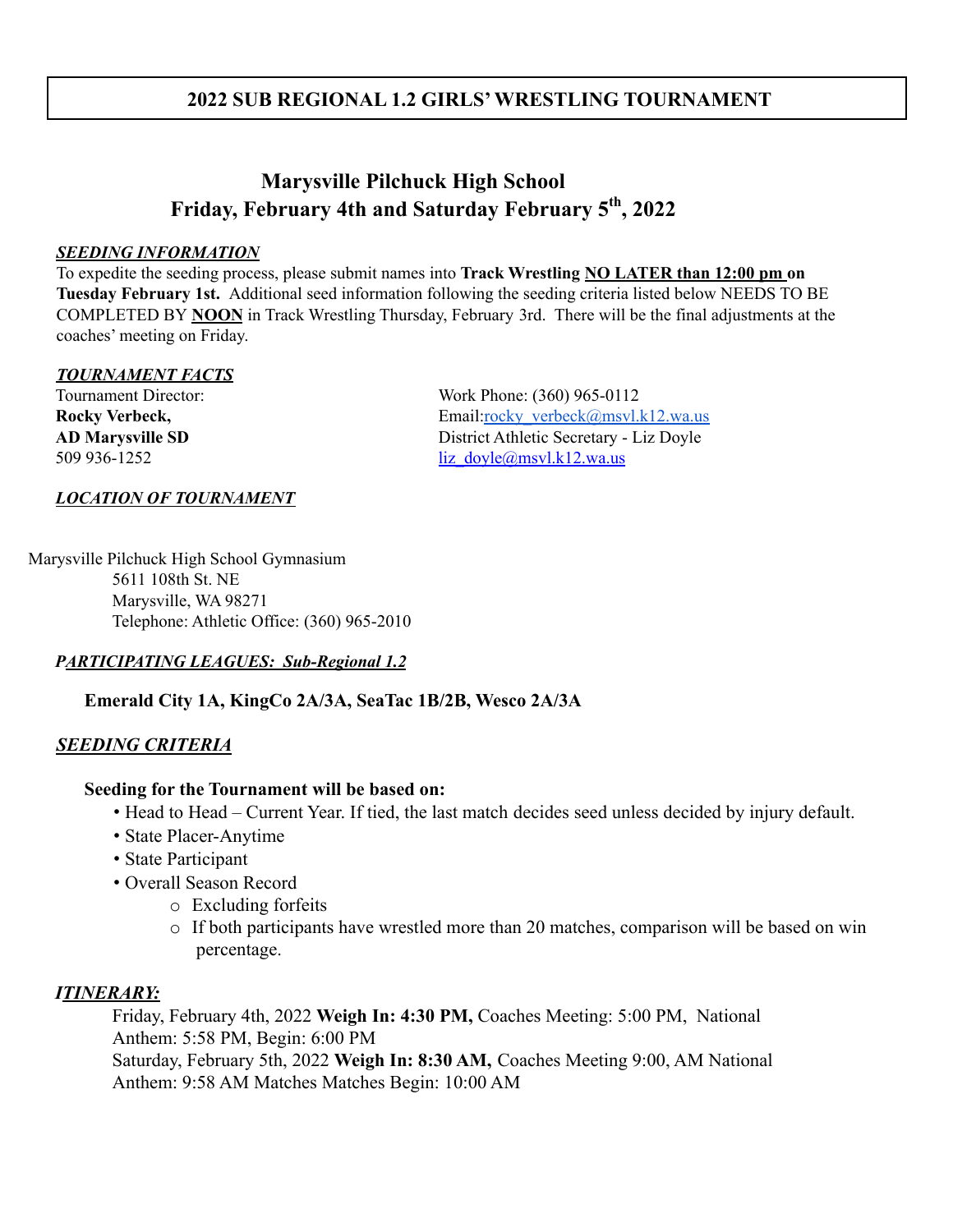#### *TOURNAMENT POINTS*

Medals will be awarded to champions in each weight class. NO TEAM TROPHY will be awarded since this is a regional qualifier.

### *WEIGH-IN:*

- a. National Federation Wrestling Rules weigh-in procedures will be used at all WIAA Regional Tournaments.
- b. Electronic scales will be used for weigh-ins and should expedite the process.
- c. Officials will be available at the weigh-ins for skin checks. Officials will be at each scale. We will run at least two scales during weigh-in.
- d. **A 2 pound allowance for Friday and an additional 1 pound allowance for Saturday.**
- e. All wrestlers must weigh-in on Friday and pass skin checks on Friday as well.

#### *WARM-UPS*

A mat room is available and is the designated warm-up area.

## *QUALIFYING FOR REGIONALS*

**Girl's Regionals** will be held at Sedro-Woolley High School on February 12th, 2022. Five **(5)** girls from this Sub-Regional tournament will move on to Regionals.

**Mat Classic** -Tacoma Dome- Fri/Sat, February 18 and 19, 2022. The top five placers from the Region 1 Tournament will advance to the State Tournament.

*ADMISSION* Per day Ticket Gate is on the west side of the gym.

Adults & Students w/out ASB \$7 Students (7-12) w/ASB \$5 Seniors (65+) \$5 Preschool (accompanied by adult) FREE

**GoFan.com to purchase tickets online.**

## **A very limited cash gate will be available.**

# **SPECTATORS MUST WEAR MASKS AT ALL TIMES AS PER SnoCo DOH RULE.**

## *PASSES*

District One Event Supervisory Pass only and District 1/WIAA Lifetime passes are valid for admission. The school name must be printed/typed on the pass. No other passes will be accepted. Participants, coaches and support staff need to be listed/typed on the participant's sheet provided. This list needs to be completed and returned to the Marysville SD Athletic Office by **11:00 am, Wednesday, February 2nd , 2022.** The Pass gate is on the NE side of the gym.

**PRESS**- Members of the working media and press photographers who wish to cover the event will be admitted, but need to check-in at the pass gate with appropriate credentials.

## *AWARDS*

Individual First Place at each weight will receive a medal from WIAA District One.  $2<sup>nd</sup>$  through  $4<sup>th</sup>$  places will receive a ribbon. NO TEAM TROPHY will be awarded since this is a regional qualifier.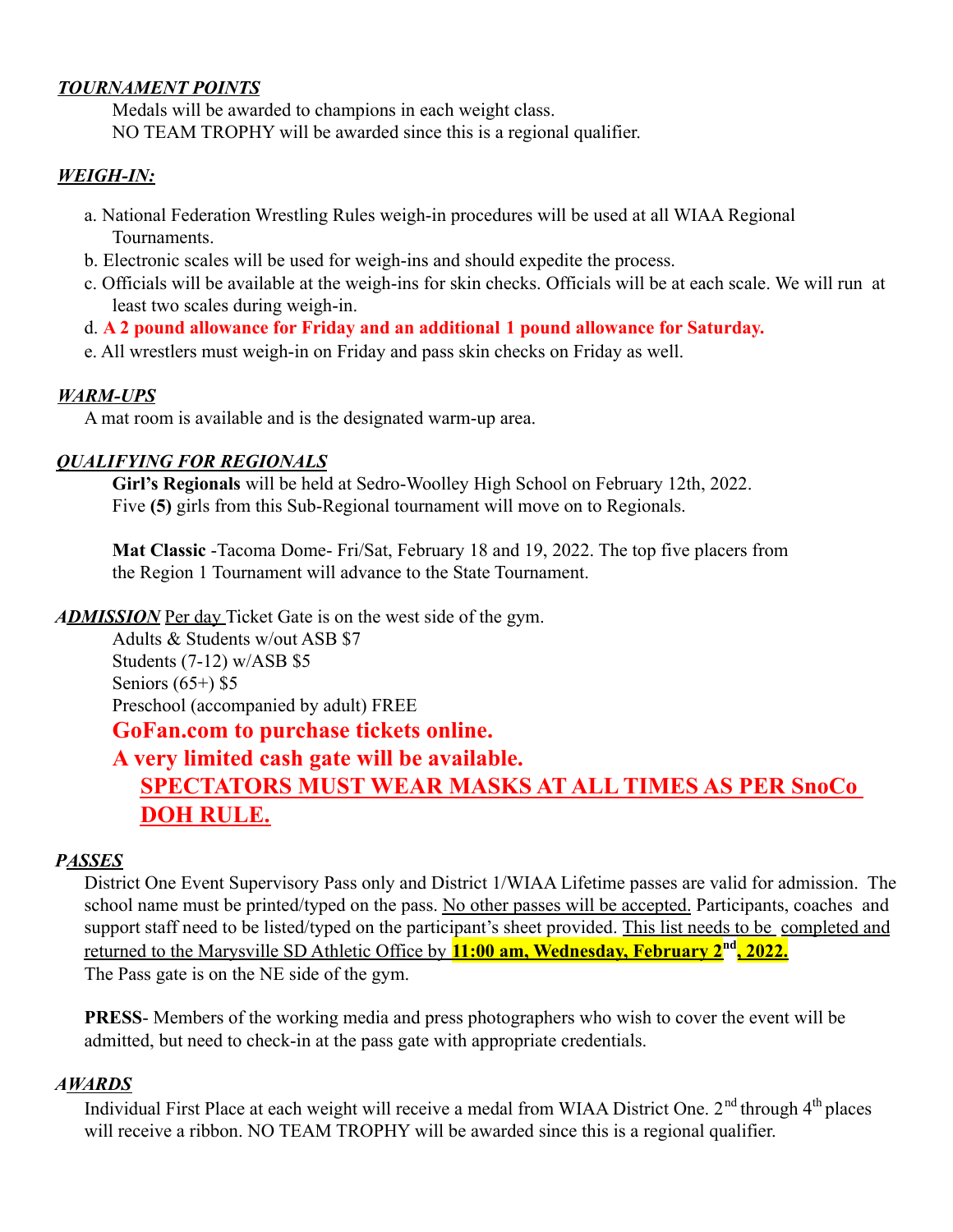### *PROGRAMS*

Spectators can follow the tournament on TrackWrestling.

*CONCESSIONS* will not be available.

#### *CHEERLEADERS*

Up to eight cheerleaders and their advisor will be admitted free. Please include it on the list.

#### *LOCKER ROOMS*

Areas will be provided. Individuals will need to provide their own towels and are expected to treat the facilities with care. WEAR MASKS AND PLEASE CLEAN YOUR AREA.

#### *W.I.A.A. TOURNAMENT RULES*

W.I.A.A. tournament rules will apply. (i.e. Sportsmanship, signs, noisemakers, floor restrictions, coaches in the corner and admissions.)

## *FLOOR RESTRICTIONS*

## **This is a WIAA post-season event**. **Spectators will not be allowed in the wrestling areas. a.**

Only two coaches and a scorer per school at a mat. Wrestlers not wrestling may not sit in the coach's area.

**b.** Photographers and Video Cameras- *Will not be allowed on the mats. Please inform parents that they will not be allowed to photograph in the wrestling area.*

#### **INJURED WRESTLERS**

A wrestler removed from participation in a tournament match due to an injury, shall not be allowed to continue until authorized by the medical authority that made the original decision at that tournament, or his/her designee. Decisions by the medical authority are final.

## **PROTEST**

Protest filed by a representative of the school (i.e. coach or administrator, etc.) will be presented to the Tournament Director, who will then confer with the Tournament Games Committee. Their decision will be final and may not be appealed. Parents or other non-school persons may not file a protest. Parents are not allowed to be involved in the protest with the games committee.

#### **TOURNAMENT COMMITTEE**

- 1. Tournament Director: Rocky Verbeck
- 2. Head Official or other on-site official if H.O. is involved in protest.
- 3. TBD –Neutral Coach
- 4. TBD Neutral Coach

## **W.I.A.A. EJECTION RULE**

Wrestlers barred from all further competition (remainder of Sub-Regionals, and the Regional and State Tournament) if:

- 1. EJECTED FOR FIRST instance of Flagrant Misconduct (Federation Rule) OR
- 2. EJECTED FOR SECOND instance of Un-sportsmanlike Conduct (Federation Rule) of an "abusive" nature (W.I.A.A. standard).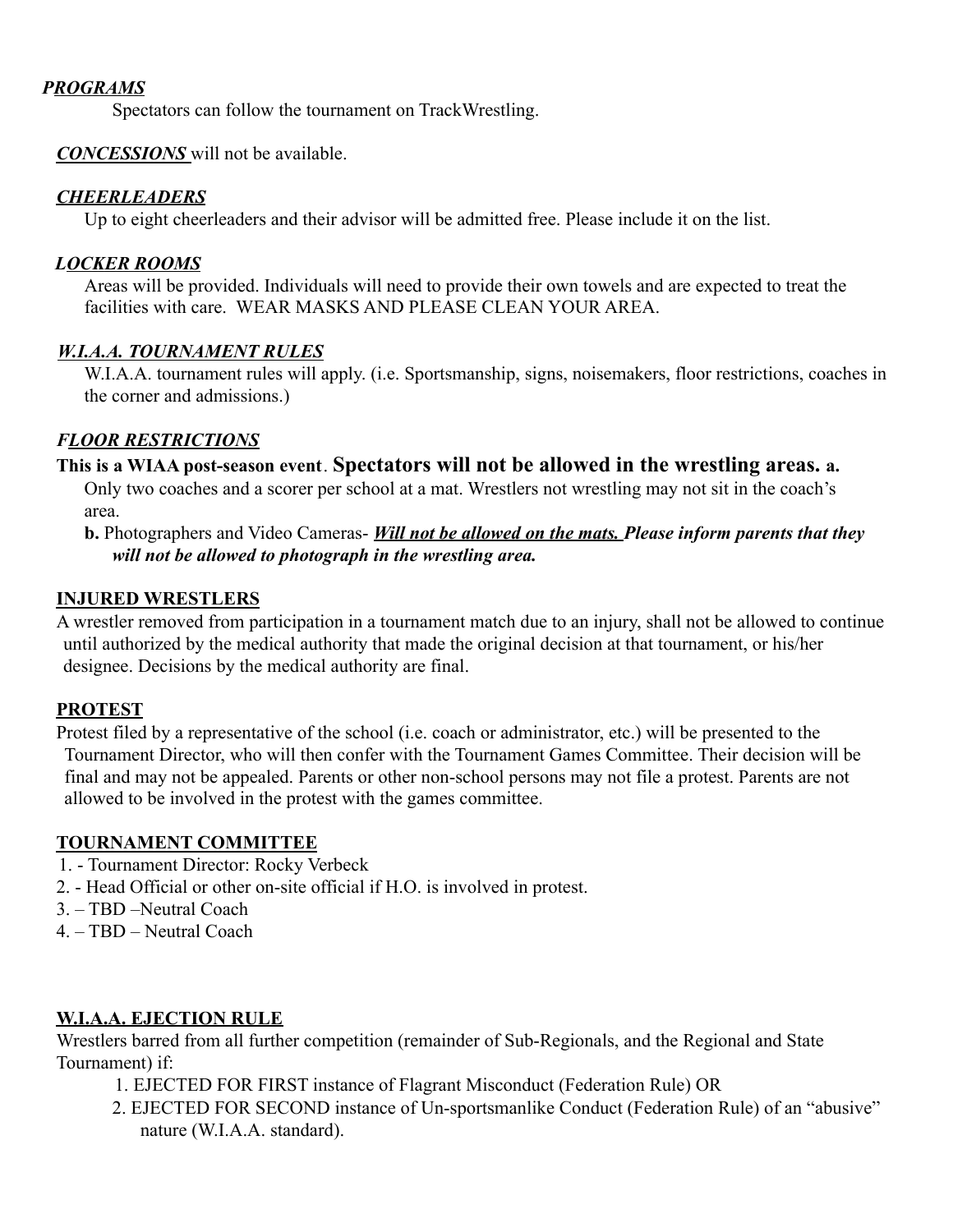## **USE OF TOBACCO/VAPING:**

The Marysville School District site is a tobacco free area under RCW 28A.210.310. Tobacco use is not allowed anywhere on the premises. Vaping is not allowed.

# **TEAM / SCHOOL PASS LIST Region 1 North Sub-Region Girls Wrestling**

 $SCH OOL:$ PARTICIPANT: COACHES: **COACHES:** CHEERLEADERS: **1. HEAD COACH: 1. 2. 1. 2. 3. ASST. COACHES: 3. 4. 1. 4. 5. 2. 5. 6. 3. 6. 7. 4. 7. 8. MANAGERS/STATS/VIDEO 8. 9. 1. CHEER ADVISOR: 10. 2. 1. 11.**  $\begin{array}{|c|c|c|c|} \hline \textbf{3.} & \textbf{3.} \end{array}$ **12. 4. 13. 5. 14. SUPERVISORS: 15. 1. 16.**  $\boxed{2}$ . **17.**  $\begin{array}{|c|c|c|} \hline \end{array}$  3. **18. 18. 18. 19. 5. 20.**